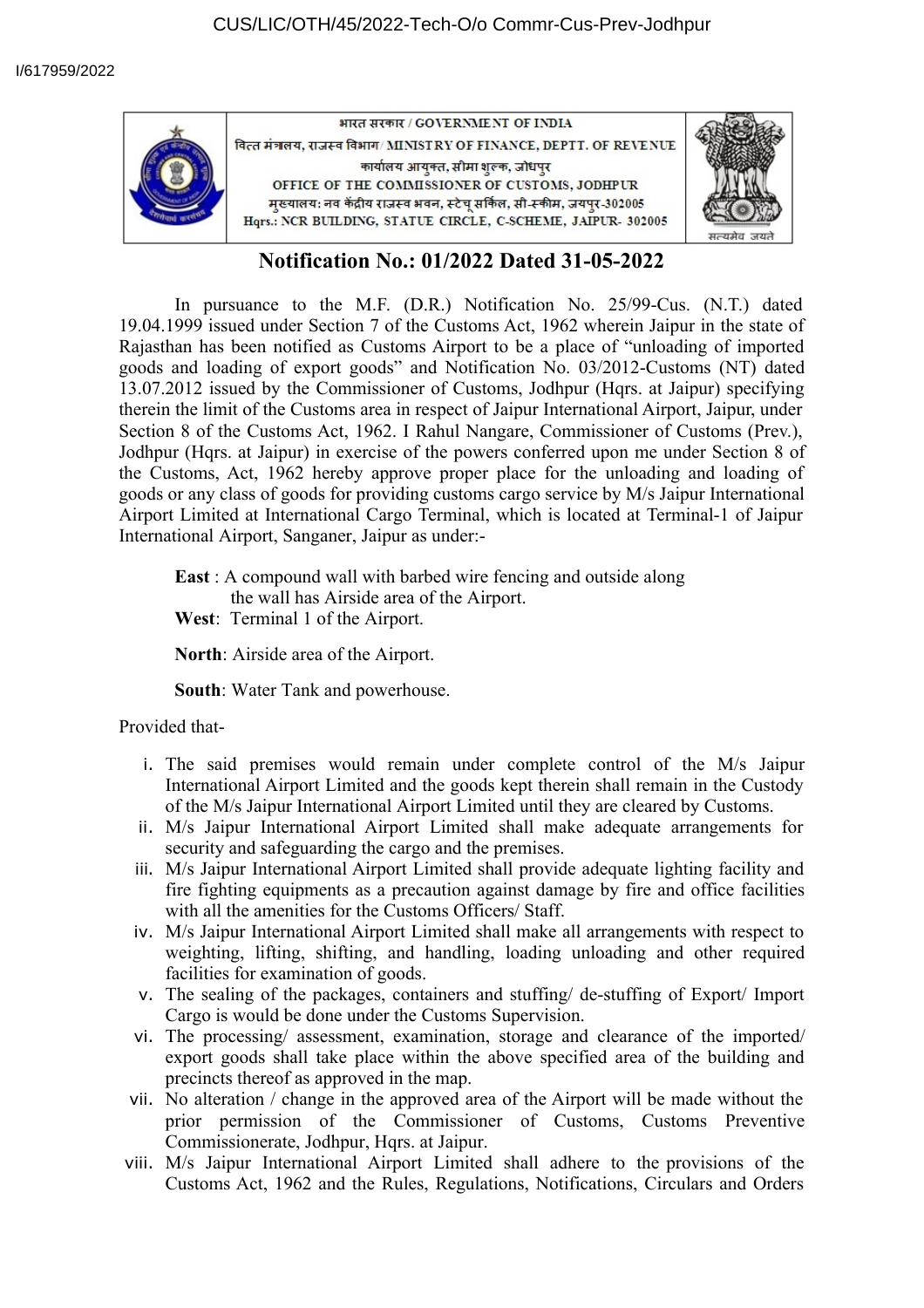issued thereunder.

This Notification is being issued subject to the strict observation of terms and conditions such instructions/regulations/orders that may be issued time to time. The applicability of this Notification come into force on 01.07.2022.

> **Signed by Rahul Nangare** Date: 31-05-2022 12:07:20 **(Rahul Nangare) Commissioner of Customs (Prev.) Jodhpur, Hqrs at Jaipur**